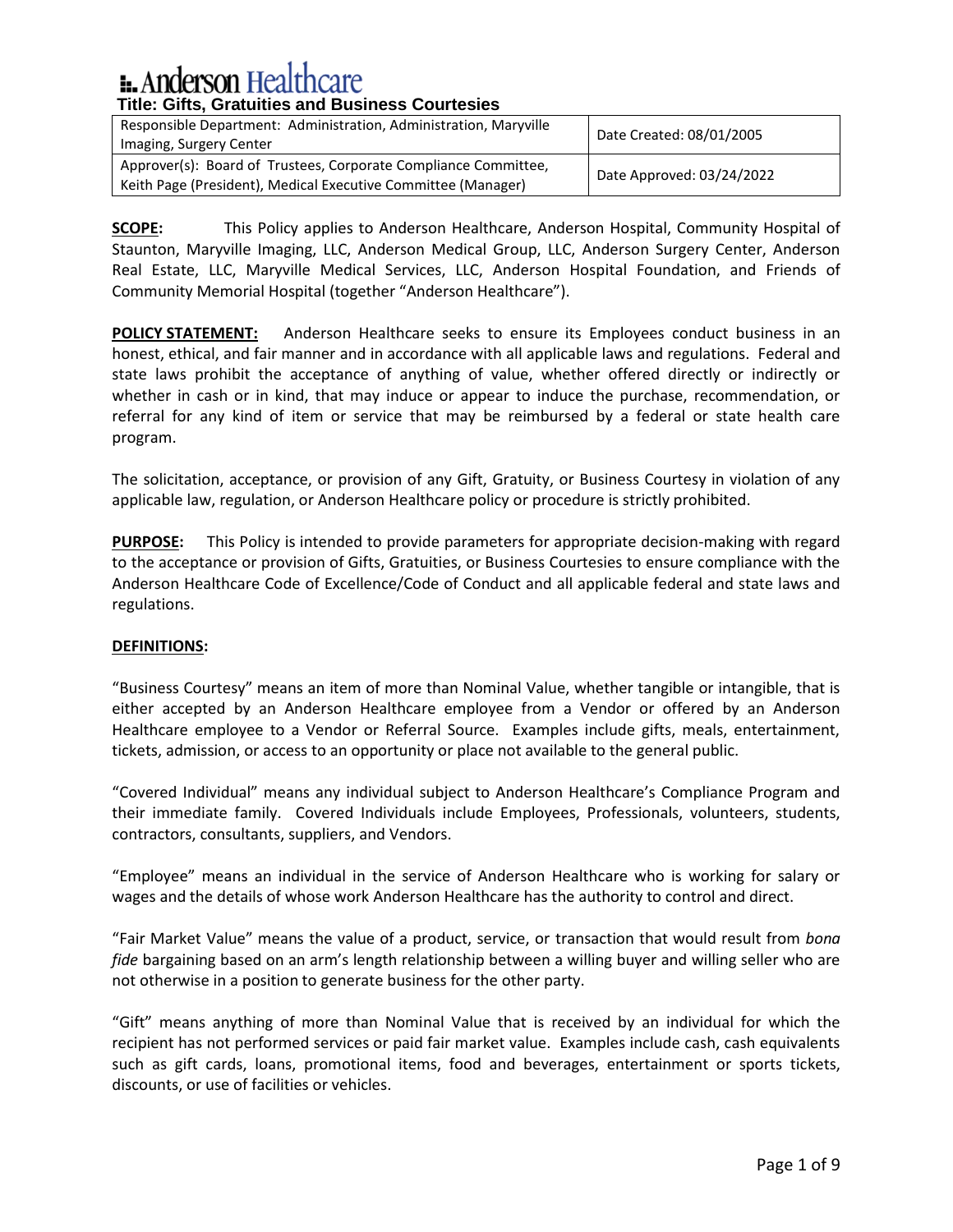| Responsible Department: Administration, Administration, Maryville<br>Imaging, Surgery Center                                     | Date Created: 08/01/2005  |
|----------------------------------------------------------------------------------------------------------------------------------|---------------------------|
| Approver(s): Board of Trustees, Corporate Compliance Committee,<br>Keith Page (President), Medical Executive Committee (Manager) | Date Approved: 03/24/2022 |

"Gratuity" means any money or other thing of value collected or received that is in excess of the basic contractual liability.

"Nominal Value" means of such limited value so as not to reasonably be perceived as an attempt to affect the judgment of the recipient or induce referrals. The OIG interprets Nominal Value as having a retail value of no more than \$15 per item or \$75 in the annual aggregate.

"Patient" means a former or current Anderson Healthcare patient and his or her immediate family.

"Professional" means an individual other than an Employee who is credentialed by Anderson Healthcare, including physicians, dentists, podiatrists, and allied health personnel, to the extent that the individual provides goods or services at or for Anderson Healthcare.

"Referral Source" means an individual or entity who makes a referral to Anderson Healthcare, who directs another person or entity to make a referral, or who controls referrals made by another person or entity. The term "Referral Source" also includes the professional corporation of which the individual is a sole owner.

"Vendor" means a company, including any employee, agent, or representative of the company, that currently supplies or has the potential to supply products or services to Anderson Healthcare or is otherwise in a position to do business with Anderson Healthcare.

"Vendor-Sponsored Event" means an event sponsored by a Vendor with a primary purpose other than a business meeting. Examples include conferences, educational programs, or social events where business matters may be discussed, but are not the primary purpose.

### **GUIDELINES/PROCEDURE:**

No Covered Individual shall offer or accept any Gift, Gratuity, or Business Courtesy under circumstances where the item or service is intended, or appears to be intended, to induce or reward referrals or other benefits, or to result in the purchase of goods or services. There may be, however, circumstances wherein it is appropriate to give or receive Gifts, Gratuities, or Business Courtesies consistent with ethical business practices. This Policy is intended to assist Covered Individuals in exercising appropriate decision-making when evaluating the appropriateness of giving or receiving any Gift, Gratuity, or Business Courtesy.

Nothing in this Policy is intended to prohibit the development of good and ethical relationships between Covered Individuals and Anderson Healthcare's business partners.

Although this Policy should not be considered exhaustive, all Covered Individuals are required to abide by the letter and spirit of its guidance. Questions regarding a particular relationship, Gift, Gratuity, or Business Courtesy should be directed to the Department Director, Chief Human Resource Officer, or Chief of Compliance and Risk.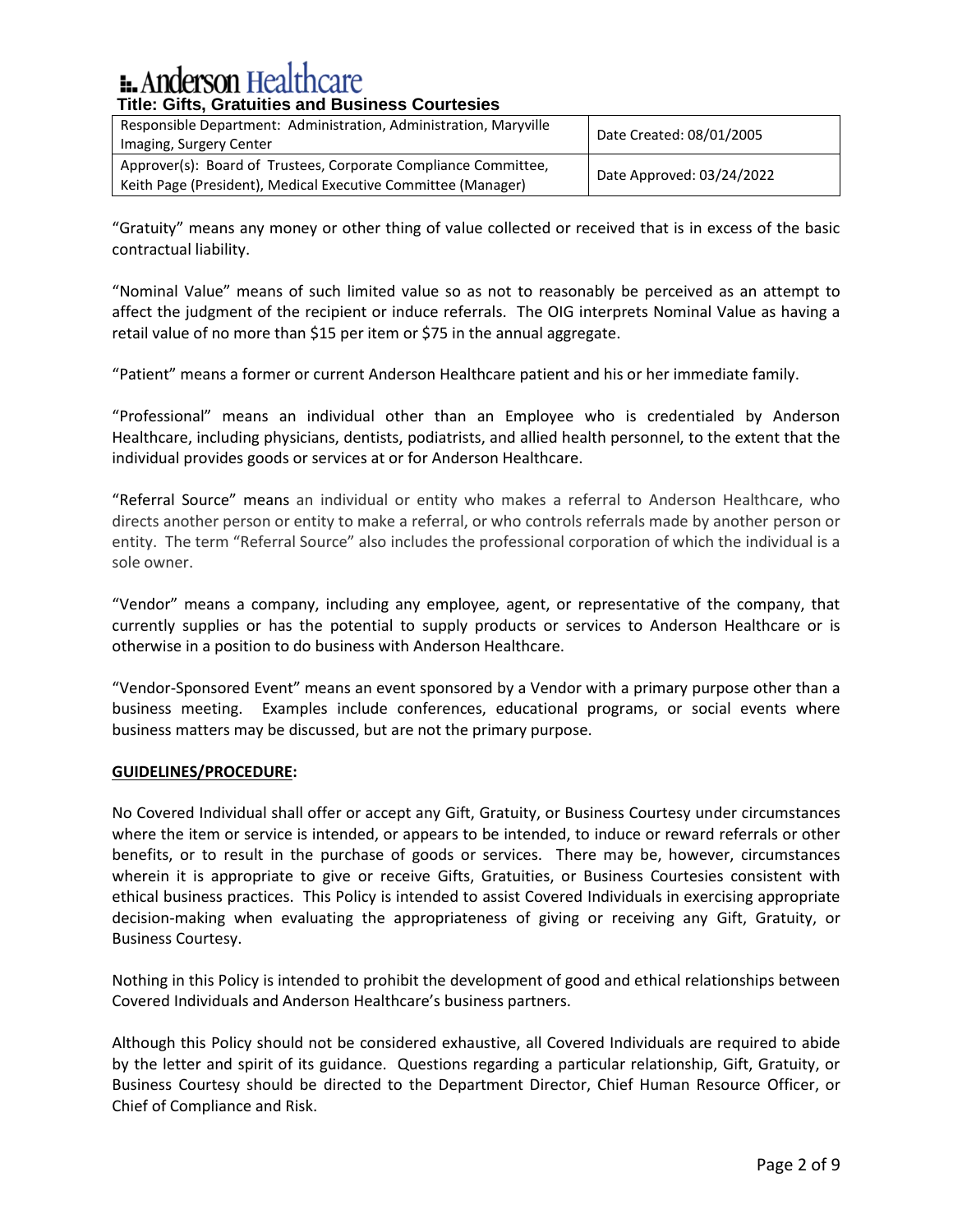| Responsible Department: Administration, Administration, Maryville<br>Imaging, Surgery Center                                     | Date Created: 08/01/2005  |
|----------------------------------------------------------------------------------------------------------------------------------|---------------------------|
| Approver(s): Board of Trustees, Corporate Compliance Committee,<br>Keith Page (President), Medical Executive Committee (Manager) | Date Approved: 03/24/2022 |

# **1. Accepting Gifts, Gratuities, or Business Courtesies**

Covered Individuals are prohibited from soliciting Gifts, Gratuities, or Business Courtesies of any kind from Vendors, Referral Sources, or Patients.

Even Gifts, Gratuities, and Business Courtesies of Nominal Value may be viewed to influence or potentially influence Covered Individuals in the conduct of their duties and responsibilities. As such, whether Covered Individuals may accept a Gift, Gratuity, or Business Courtesy depends on what is being offered, by whom, and for what purpose.

# a. Gifts from Vendors

Covered Individuals are generally prohibited from accepting Gifts, Gratuities, or Business Courtesies from Vendors except:

- i. Modest, work-related perishable gifts such as a floral arrangement, box of cookies, nonalcoholic beverage, candy, or similar food items of Nominal Value to be shared amongst staff;
- ii. Promotional items of Nominal Value such as pens, notepads, or mugs;
- iii. Meals valued at less than \$15 per person when celebrating the Department's nationally recognized week; and
- iv. Educational support in compliance with section 5(a)(i) below.

There may be other circumstances when it is permissible to accept a Gift, Gratuity, or Business Courtesy from a current or potential Vendor. Acceptance of any such Gift, Gratuity, or Business Courtesy is allowable only when all of the following conditions are met:

- i. The Gift, Gratuity, or Business Courtesy is not offered to induce or influence, or potentially induce or influence, a business transaction;
- ii. The cost, location, and nature of the Gift, Gratuity, or Business Courtesy is reasonable;
- iii. The offer is for an ordinary business meal or gathering during which the host is present;
- iv. The Gift, Gratuity, or Business Courtesy does not include travel expenses or overnight lodging; and
- v. Acceptance of an offer from any particular Vendor is rare, unless the expenses are shared equally by both parties.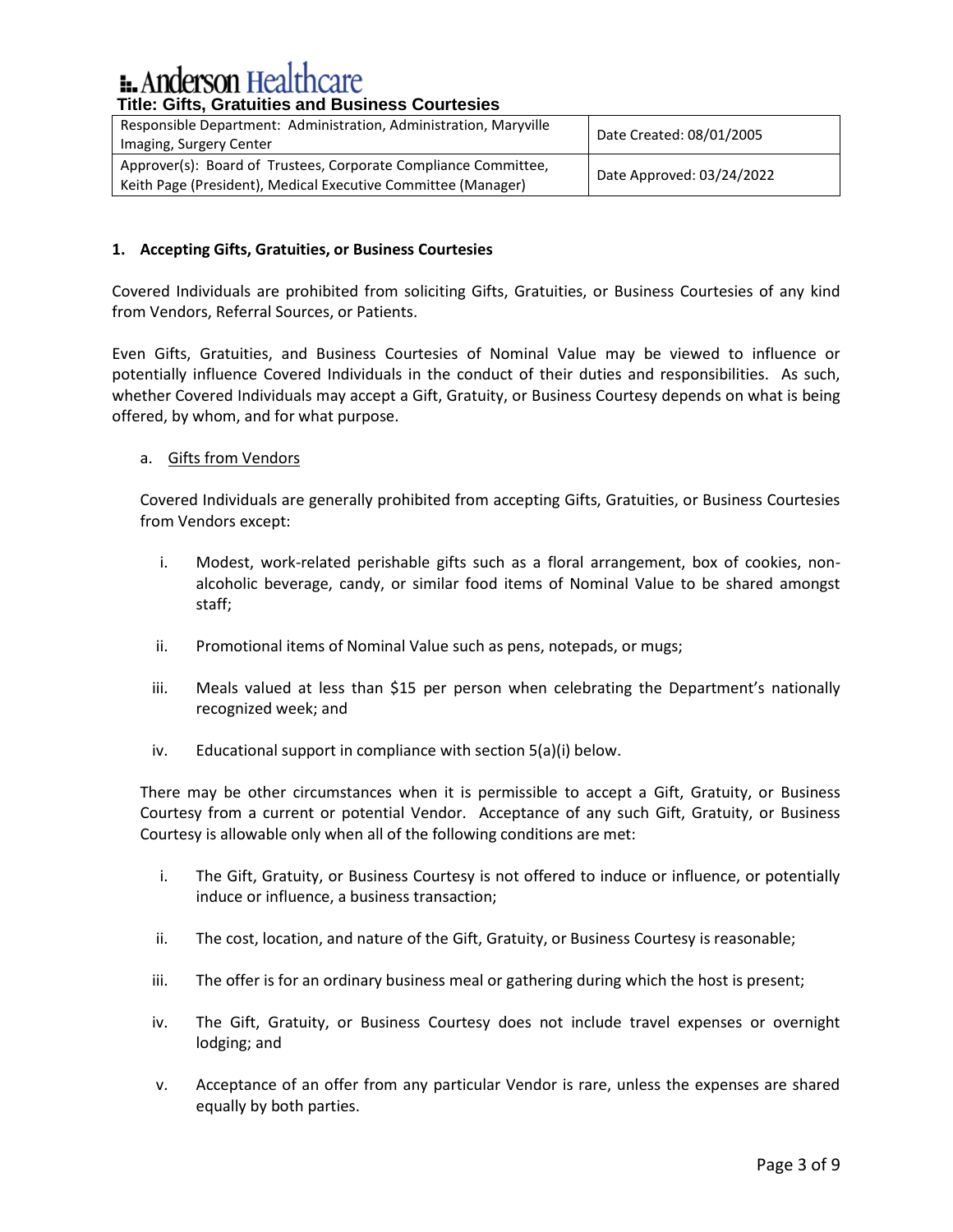| Responsible Department: Administration, Administration, Maryville<br>Imaging, Surgery Center                                     | Date Created: 08/01/2005  |
|----------------------------------------------------------------------------------------------------------------------------------|---------------------------|
| Approver(s): Board of Trustees, Corporate Compliance Committee,<br>Keith Page (President), Medical Executive Committee (Manager) | Date Approved: 03/24/2022 |

Covered Individuals are expressly prohibited from accepting any of the following Gifts, Gratuities, or Business Courtesies from Vendors:

- i. Cash or cash equivalents such as gift certificates, stocks, or bonds;
- ii. Items capable of personal use such as a DVD player or an iPad;
- iii. Personal entertainment items such as tickets to sporting events or concerts, or gifting skiing, hunting, fishing, or vacation excursions at which the host is not present or that may be perceived as conveying personal benefit to the recipient;
- iv. Payments for listening to a Vendor's marketing presentation or for completing written evaluations of a Vendor's product or service;
- v. Payments for recruiting patients for clinical research activities unless such research activity is approved by an appropriate Institutional Review Board (IRB);
- vi. Payments in exchange for an endorsement of the Vendor or the Vendor's products or services. Requests for product or Vendor endorsements should be referred to the Chief of Compliance and Risk;
- vii. Payments or accommodations for shadowing arrangements in a patient care setting unless the Vendor has a defined role in the care of the patient(s) and is registered in the Vendor Management system;
- viii. Payments or accommodations for ghostwriting arrangements (allowing a Vendor to author a published article or other document and attribute the authorship to a Covered Individual); and,
- ix. Meals that are provided without an educational session except those provided during the Department's nationally recognized week.

# b. Gifts from Referral Sources

In addition to the restrictions on accepting Gifts, Gratuities, or Business Courtesies from Vendors set forth in section 1(a) above, Gifts, Gratuities, or Business Courtesies from Referral Sources must be of such limited value that they could not be reasonably perceived by anyone as an attempt to induce referrals or affect the judgment of the recipient. All such Gifts, Gratuities, or Business Courtesies from Referral Sources must:

i. Be at a reasonable location and for a reasonable cost;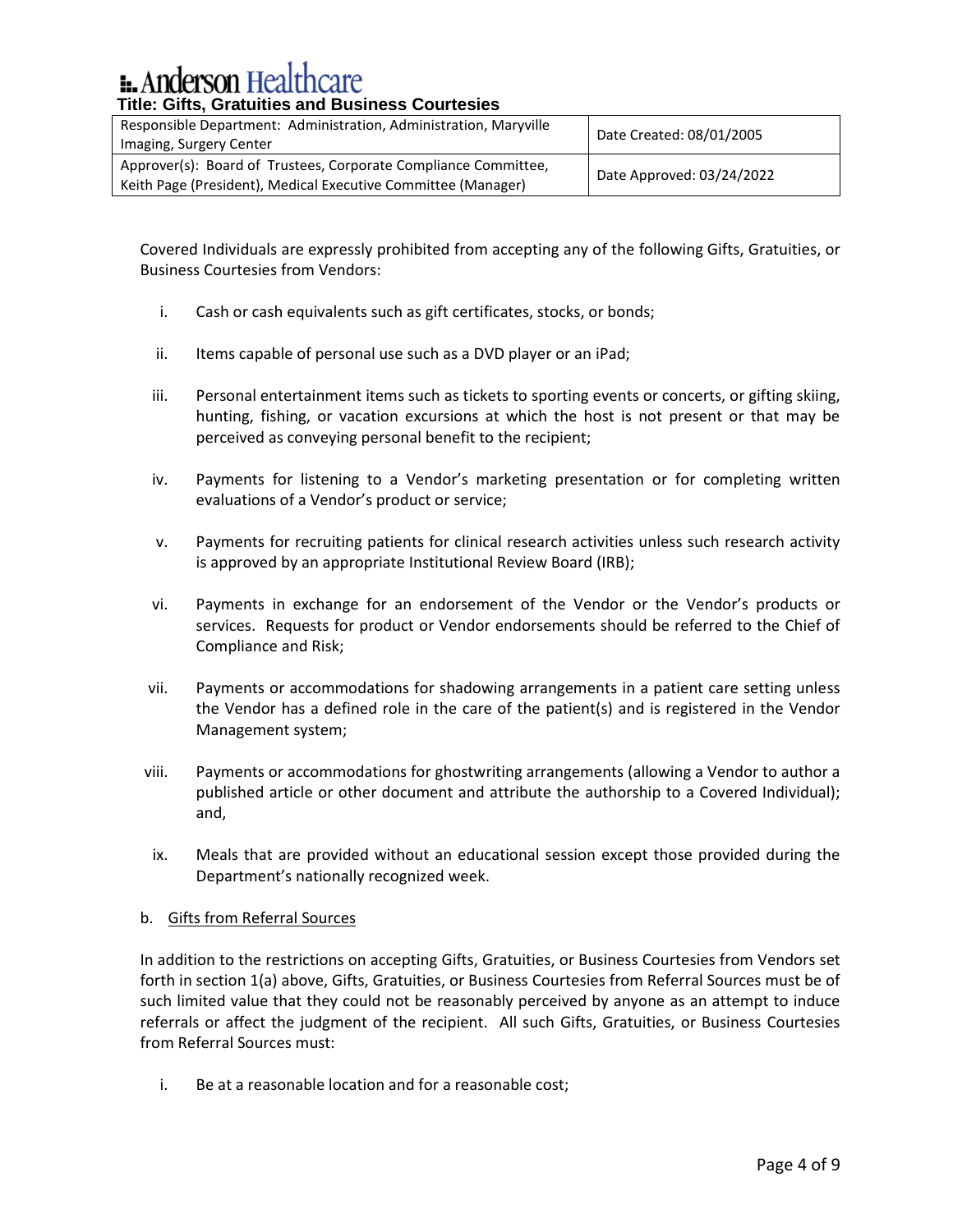| Responsible Department: Administration, Administration, Maryville<br>Imaging, Surgery Center                                     | Date Created: 08/01/2005  |
|----------------------------------------------------------------------------------------------------------------------------------|---------------------------|
| Approver(s): Board of Trustees, Corporate Compliance Committee,<br>Keith Page (President), Medical Executive Committee (Manager) | Date Approved: 03/24/2022 |

- ii. Not exceed an annual value of \$75; and
- iii. Not include paid expenses for travel or overnight lodging.

Modest meals or socializing opportunities held as part of a conference or meeting primarily to discuss business are acceptable if the host is present.

# c. Gifts from Patients

Occasionally, grateful Patients may wish to give a token non-cash or cash equivalent gift of appreciation to individual staff members or a particular Department or Practice. Such expressions of appreciation may be accepted if they are of Nominal Value and are given without expectation of anything in return.

If a Patient wishes to make a gift of cash or cash equivalent or a gift in excess of Nominal Value, the Patient should be directed to the Anderson Hospital Foundation or Friends of Community Memorial Hospital.

# d. Honoraria and Consulting Fees

Covered Individuals who are invited to speak or provide *bona fide* consulting services can accept reimbursement in the form of honorarium or compensation for time and expenses under the following conditions:

- i. Travel, lodging, and meal expense reimbursement is reasonable and directly related to the engagement;
- ii. Compensation received is at Fair-Market Value;
- iii. Presentations or consultation engagements must be of scientific or academic merit or to the benefit of Anderson Healthcare;
- iv. Consultation and service agreements must be in writing;
- v. Acceptance of honorarium or consulting fees must be approved in advance by an appropriate Administrative Director; and
- vi. Covered Individuals may not privately consult for a Vendor who conducts, or wants to conduct, business with Anderson Healthcare without receiving prior approval from their Administrative Director. PTO must be taken when providing the consulting work during regularly scheduled work hours.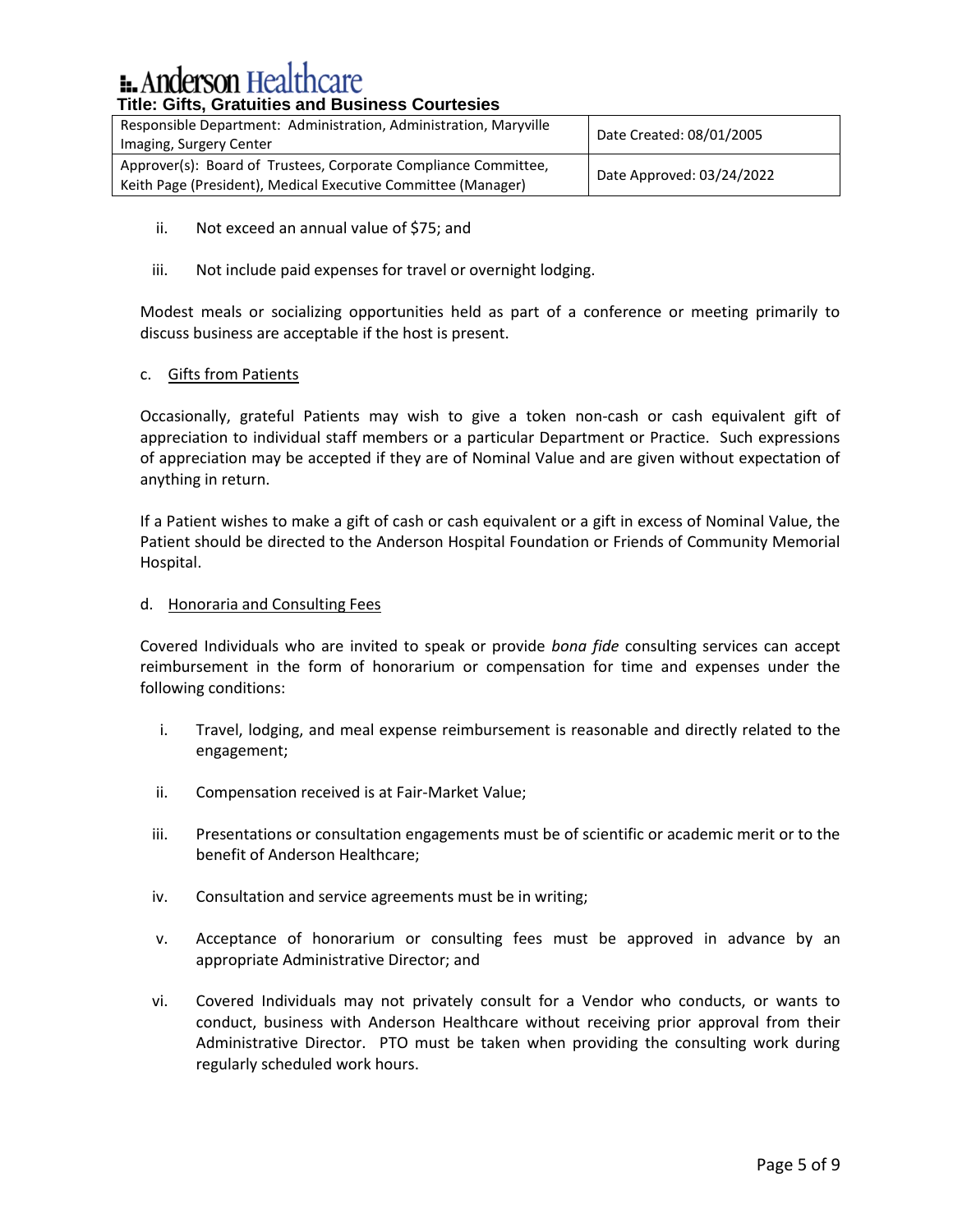| Responsible Department: Administration, Administration, Maryville<br>Imaging, Surgery Center                                     | Date Created: 08/01/2005  |
|----------------------------------------------------------------------------------------------------------------------------------|---------------------------|
| Approver(s): Board of Trustees, Corporate Compliance Committee,<br>Keith Page (President), Medical Executive Committee (Manager) | Date Approved: 03/24/2022 |

# **2. Offering Gifts, Gratuities, or Business Courtesies**

# a. Gifts of Promotional Items

Anderson Healthcare's Community Relations, Education, or Human Resource Departments may develop promotional items of Nominal Value such as pens, notepads, or calendars to promote awareness of clinical programs. Gifts to Patients or Referral Sources of any such promotional item is permissible and consistent with Anderson Healthcare's mission to provide community outreach and education.

# b. Gifts to Referral Sources

Any Gift, Gratuity, or Business Courtesy intended to induce or reward referrals or result in the purchase of goods or services is strictly prohibited. All Gifts, Gratuities, or Business Courtesies to physicians must also comply with Anderson Healthcare's Non-Monetary Compensation policy.

Gifts, Gratuities, or Business Courtesies to Referral Sources must be of such limited value that they could not be reasonably perceived by anyone as an attempt to induce referrals or affect the judgment of the recipient. All such Gifts, Gratuities, or Business Courtesies to Referral Sources must:

- i. Be at a reasonable location and for a reasonable cost;
- ii. Not exceed an annual value of \$75; and
- iii. Not include paid expenses for travel or overnight lodging.
- c. Gifts to Government Officials

Covered Individuals are expressly prohibited from offering any Gifts, Gratuities, or Business Courtesies to any Government Official including gifts of Nominal Value such as food or beverages. Any such offer could be misinterpreted as an attempt to improperly influence an official and must be avoided.

# **3. Gifts, Gratuities, or Business Courtesies Among Anderson Healthcare Employees**

This Policy does not apply to interactions between Anderson Healthcare Employees or between Anderson Healthcare and its Employees even though such interactions may involve the exchange of items that could be classified as a Gift, Gratuity, or Business Courtesy if received from a Vendor including social, congratulatory, recognition, or other gifts.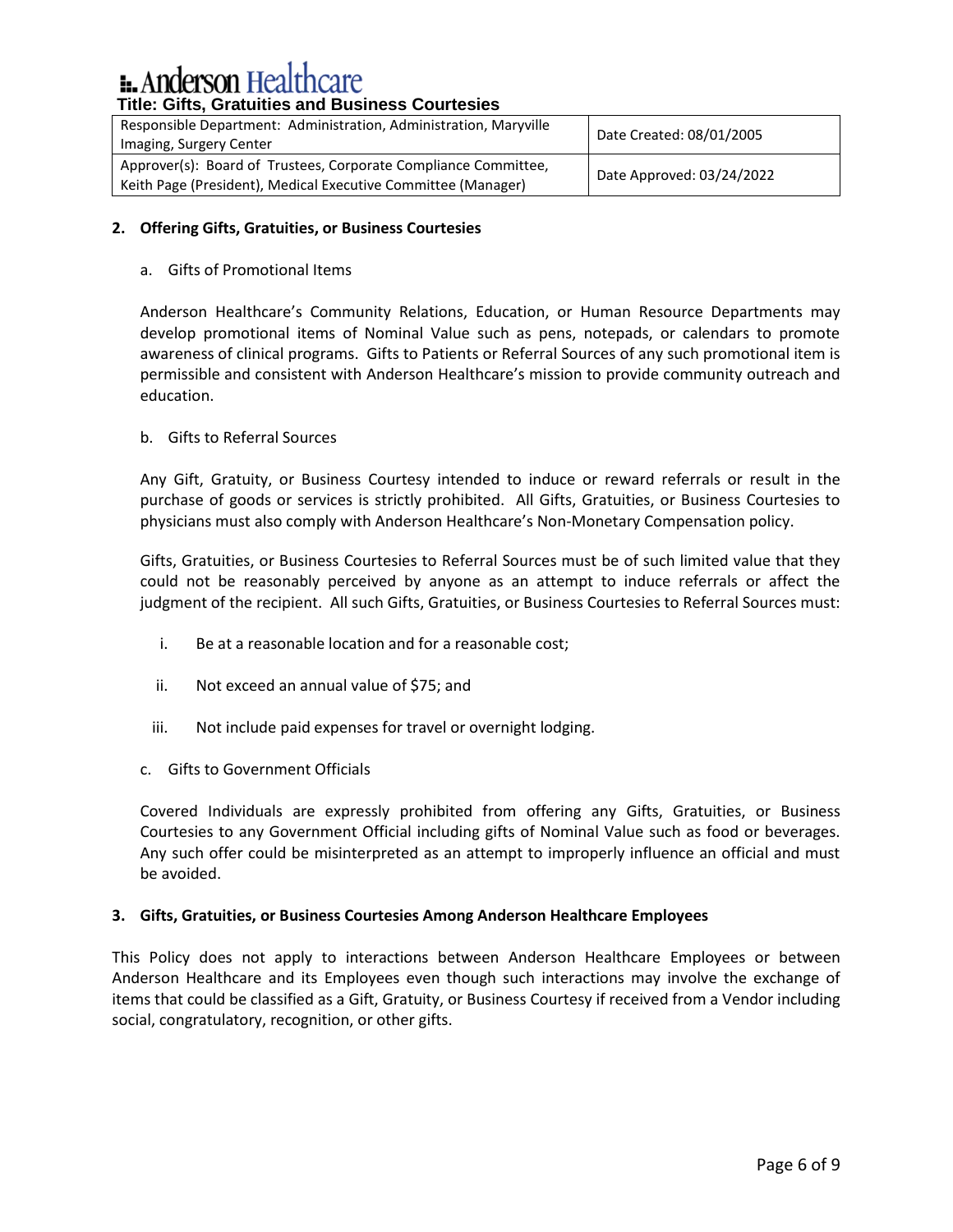# **E.** Anderson Healthcare

| Responsible Department: Administration, Administration, Maryville<br>Imaging, Surgery Center                                     | Date Created: 08/01/2005  |
|----------------------------------------------------------------------------------------------------------------------------------|---------------------------|
| Approver(s): Board of Trustees, Corporate Compliance Committee,<br>Keith Page (President), Medical Executive Committee (Manager) | Date Approved: 03/24/2022 |

# **4. Charitable Gifts or Events**

Nothing in this Policy is intended to prohibit the Anderson Hospital Foundation or Friends of Community Memorial Hospital from soliciting or accepting charitable donations of goods or services provided the donation is not intended to induce or appear to induce the purchase, recommendation, or referral for any kind of item or service. Nor is this Policy intended to prohibit Covered Individuals from making charitable donations that are not intended to influence business decisions.

Covered Individuals are permitted to attend Anderson Healthcare fundraising events that are sponsored by current or prospective Vendors as long as the Covered Individual does not solicit the invitation from the Vendor and the hosting Vendor attends the event with the Covered Individual.

If a current or prospective Vendor wishes to sponsor an Anderson Healthcare fundraising event, but cannot be in attendance, the Vendor may offer the event tickets to the Anderson Healthcare Community Relations Department. The Community Relations Department, in consultation with Administrative Council, will allocate the tickets to appropriate individuals.

Covered Individuals are permitted to attend vendor-sponsored fundraising events for other non-profit organizations as long as the event directly supports the non-profit organization, the host attends the event with the Covered Individual, and the cost, nature, and location of the event are reasonable.

# **5. Sponsored Events**

a. Vendor-Sponsored Educational Events

Vendor-Sponsored Educational Events are appropriate when all of the following conditions are met:

- i. The offer or acceptance of education must never be made conditioned on, or related in any way, to pre-existing or future business relationships with the Vendor;
- ii. Faculty must be present to supervise educational discussion; and
- iii. There are no more than two educational sessions per week.

Meals provided in conjunction with Vendor-Sponsored Educational Events are appropriate when all of the following conditions are met:

- i. The education is applicable to the work of the recipient;
- ii. The value of the meal does not exceed \$15 per person; and
- iii. The Department Director or physician is present.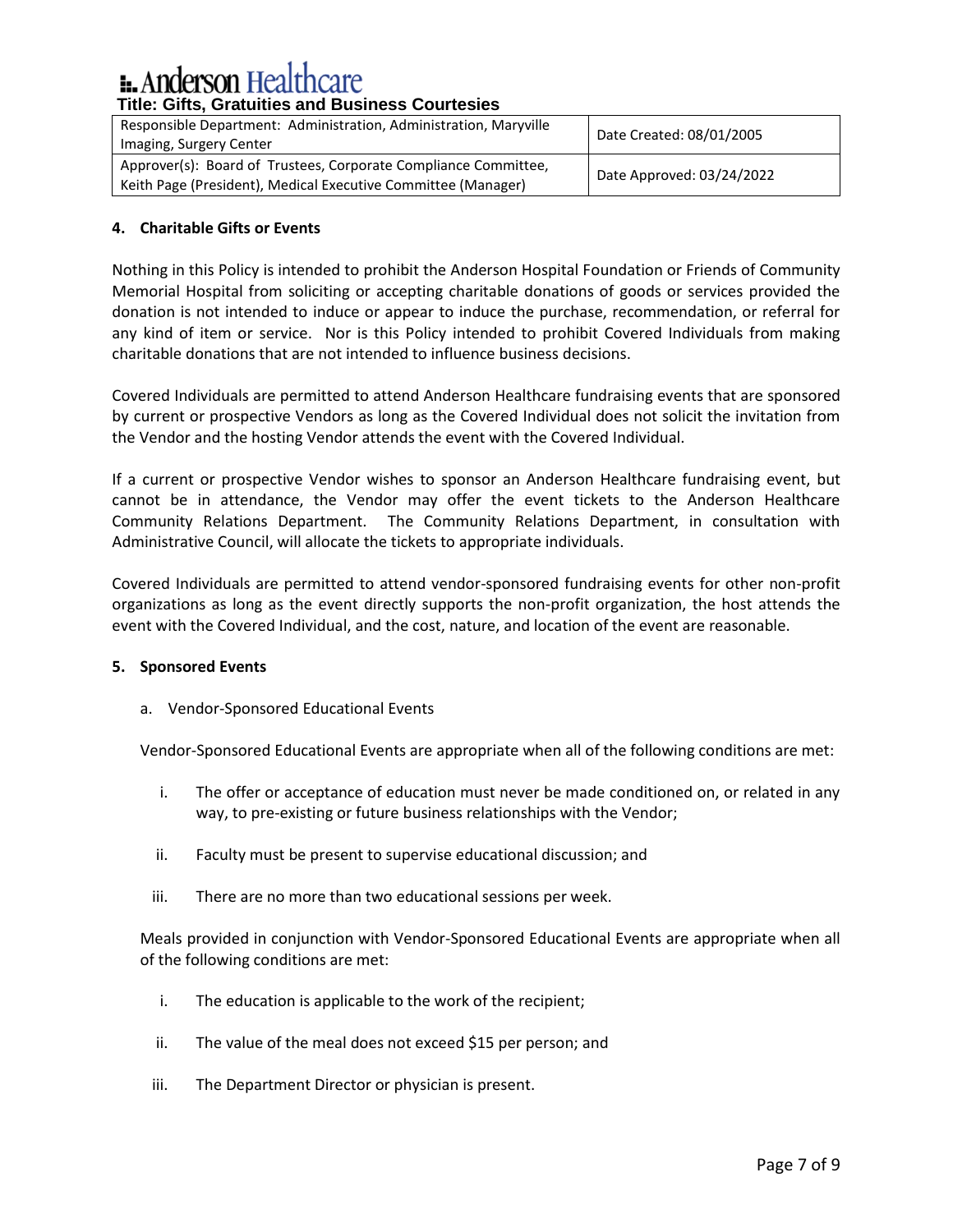| Responsible Department: Administration, Administration, Maryville<br>Imaging, Surgery Center                                     | Date Created: 08/01/2005  |
|----------------------------------------------------------------------------------------------------------------------------------|---------------------------|
| Approver(s): Board of Trustees, Corporate Compliance Committee,<br>Keith Page (President), Medical Executive Committee (Manager) | Date Approved: 03/24/2022 |

### b. Vendor-Sponsored Travel

A Vendor may cover travel expenses to a Vendor-Sponsored Event only if all of the following conditions are met:

- i. The cost, location, and nature of the expenses are reasonable; and
- ii. The recipient is:
	- 1. Presenting at the conference;
	- 2. Participating in a meeting for the purpose of sponsored research protocol review;
	- 3. Participating as a member of a governmental panel; or
	- 4. Participating as part of an approved "Speakers Bureau" engagement.

Gifts of travel expenses for family members are always prohibited. Reimbursement for a Covered Individual's travel expenses by any individual or entity other than Anderson Healthcare is prohibited when:

- i. The cost, location, and nature of the expenses appear extravagant (e.g. travel outside the United States);
- ii. The primary focus of the travel is social, with minimal or no business activity (e.g. golf, resort, or other recreational activities); or
- iii. The travel is offered by a potential or current Vendor to discuss, promote, or showcase Vendor products or services if not explicitly defined in existing Vendor contract unless there is prior approval from the Chief of Compliance and Risk in consultation with the CEO.
- c. Anderson-Sponsored Events

Anderson Healthcare may routinely sponsor events with a legitimate business purpose, such as Board meetings or retreats. Anderson Healthcare may pay for reasonable and appropriate meals, entertainment, travel, and lodging at these Anderson-Sponsored Events.

# **6. Sunshine Act**

The Physician Payments Sunshine Act requires manufacturers of drugs, medical devices, and biologicals that participate in federal health care programs to track and report certain payments and items of value given to physicians. The Sunshine Act is designed to increase transparency and provide patients and the